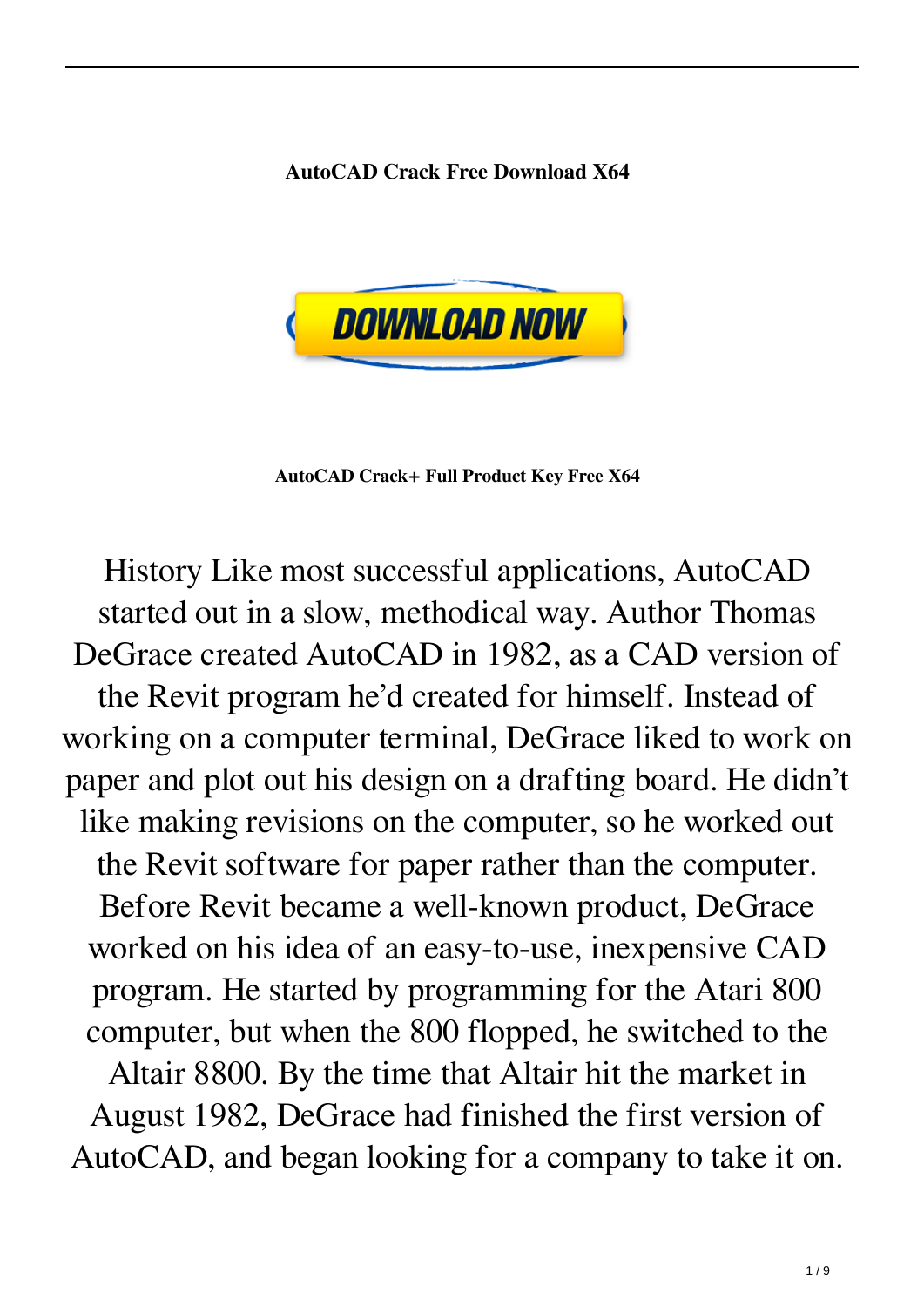AutoCAD's first year AutoCAD was a huge success on the Altair, but DeGrace needed a bigger, faster machine to make the program even easier to use. In the summer of 1983, DeGrace got his wish: the DEC Rainbow, which was a 20 MHz (1 MHz = 1 million times per second)  $80286$ microprocessor system with a dedicated graphics adapter. This was the first machine with a built-in graphics engine,

but in DeGrace's eyes it was a bit too big for the application he had in mind. So he went back to the drawing board and designed a compact system for the Rainbow. He was well-known for having an eye for detail; during the Altair days, DeGrace had sometimes programmed for the machine for hours at a time, tweaking a single line in a window, which would sometimes create the entire window layout. The team he worked with in 1983 created a workstation with three 32-bit memory channels that ran at 80 MHz, the current-generation speed at the time. The new Rainbow Workstation was released in 1984 as the DEC Rainbow Model 100. The second generation of the Rainbow system allowed the user to draw a design with an electronic pen, or plot 3D objects and view them with a small "second generation" (2G) graphics tablet. But the big story of the Rainbow was the third-generation (3G) engine,

which also featured eight 32-bit memory channels.

## **AutoCAD**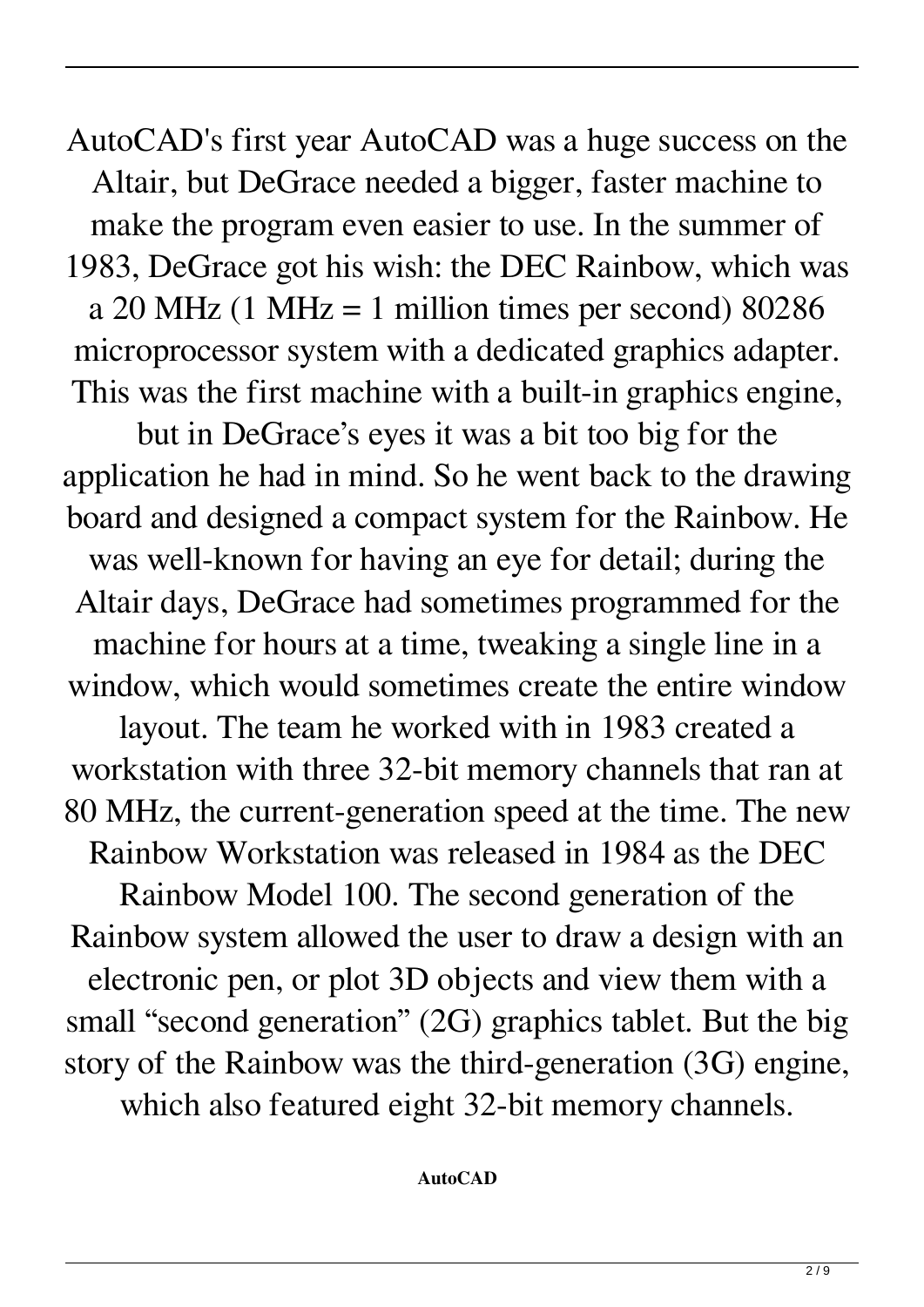Automation & customization Within the core application, the "Customization Manager" (aka Customization Palette) contains many different customization tools including "Application Customizer". These allow a user to modify an existing application while working on an AutoCAD drawing. Many customization tools are located in the "Customization Palette". For example, the classic "Under The Palette" features the ability to customize existing elements such as fillets, text, frames, etc. The new "Customize This" tool allows users to customize an object at runtime. Application Builder: The Application Builder allows a user to build application code modules from a library of base classes. These libraries could be based on a wide variety of platform:.NET,.NET Compact Framework, J#, Java, Windows Mobile, Windows CE and Android. These libraries are called "application blocks" (or "app blocks"). App blocks are tightly coupled to AutoCAD and its platform technologies. For example, they can be integrated to work in conjunction with other Windows Applications such as Microsoft Office applications. Visual LISP: Visual LISP is an extension of the Autodesk Internal Visual LISP Language (VISUAL LISP) which was

introduced with AutoCAD version 2. AutoCAD's VISUAL LISP uses Visual LISP syntax which allows extensions to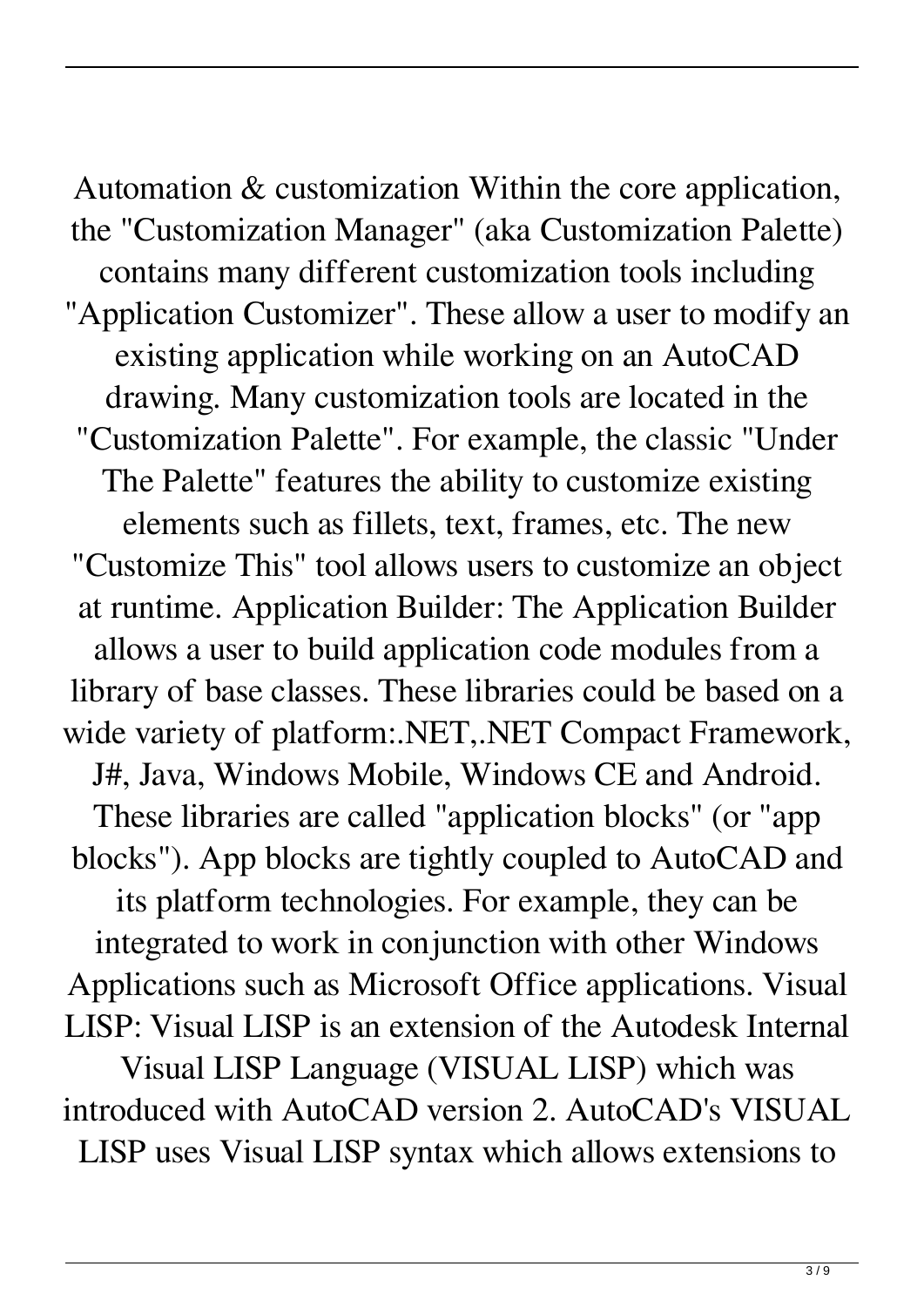add new functionality to the Visual LISP language. VISUAL LISP allows developers to create Autodesk tools and add-ons to complement AutoCAD functionality. Examples of products built with VISUAL LISP include: AutoCAD 2002/2003 3-D Architectural Design AutoCAD 2002/2003/2006 Plant 3-D Design AutoCAD 2006 Plant 3-D Design AutoCAD Electrical AutoCAD Civil 3D AutoCAD Topographic 3-D MEP Building Design If you find this information helpful, please consider making a donation to the Autodesk Foundation. The 2D Drafting & Design Application AutoCAD 2D is used for creating 2D drawings. It is meant to be an enhancement of the original AutoCAD which was a 2D drafting and design application with 3D capabilities added at a later time. AutoCAD 2D for Windows includes standard drafting and design tools such as lines, circles, polylines, arcs, text and dimensions. The standard tools can be modified using the a1d647c40b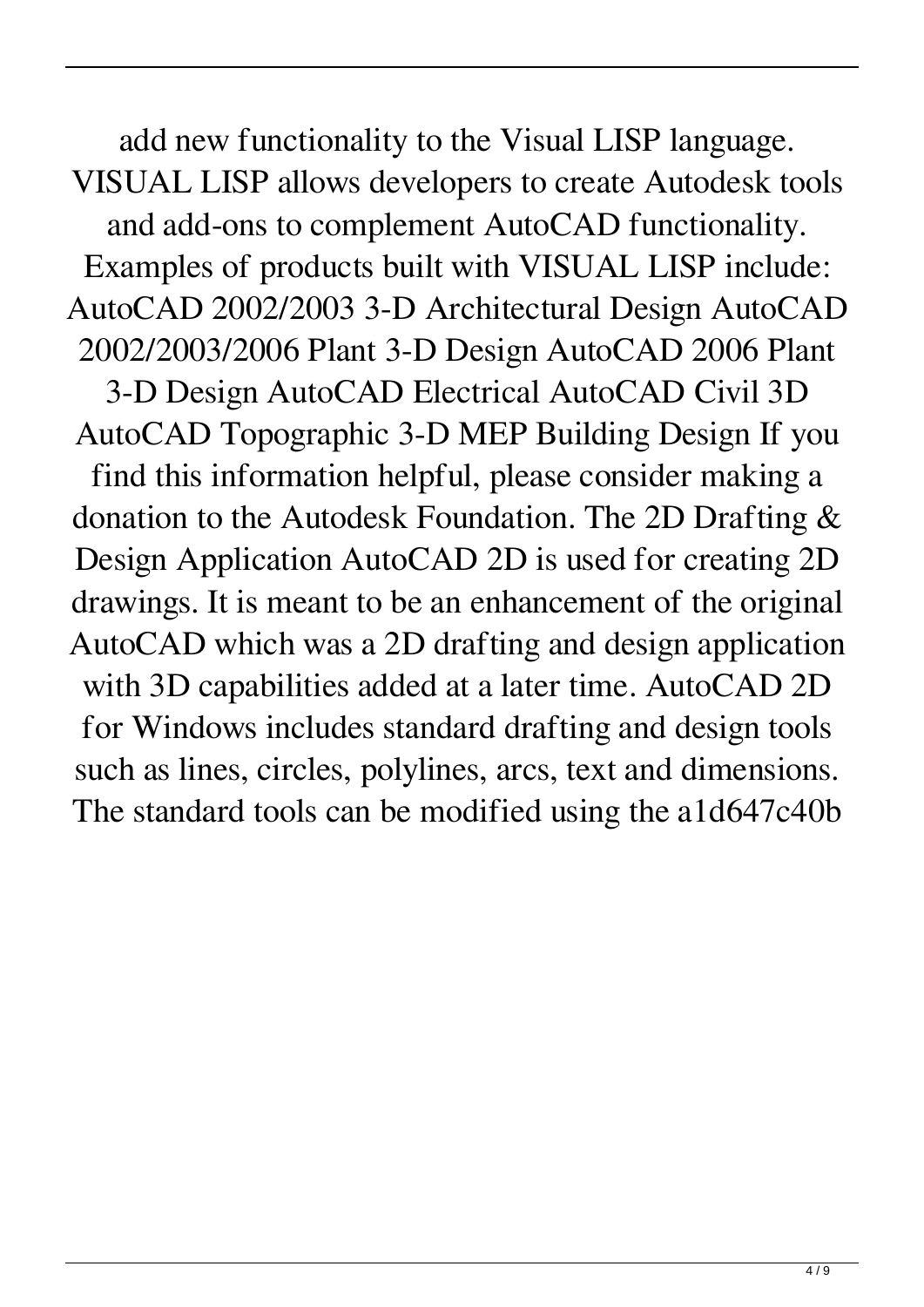## **AutoCAD Free X64**

Open the file ".exe" (Autocad) and press the "Autocad key" button Select the product (AutoCAD LT 2019 or 2017) and key it. Follow the instructions on the screen. The key will be unlocked and you can enjoy AutoCAD. The keygen is useful to unlock the product that does not work with a specific serial number:About IWC Schaffhausen We are the Family Jewellers specialising in Platinum wedding bands, engagement rings, diamond rings and earrings. We have a fine reputation for being the best in the business, offering the largest choice of beautiful jewellery and a dedicated and caring service. Our experienced staff look forward to welcoming you and we hope you'll be delighted to discover the great range of jewellery we offer. Thank you for considering us. We look forward to meeting you and help you find the perfect jewellery to suit your special occasion.--- title: OnlineMonitor description: Instructions on how to allow the system to detect that a user is online or offline ms.date: 06/20/2017 ms.topic: "help" author: johnpilger author\_name: johnpilger ms.assetid: 1c1fdfd5-c7c0-4de2-87ee-d35d4c7d8ce2 --- # OnlineMonitor [!INCLUDE [deprecation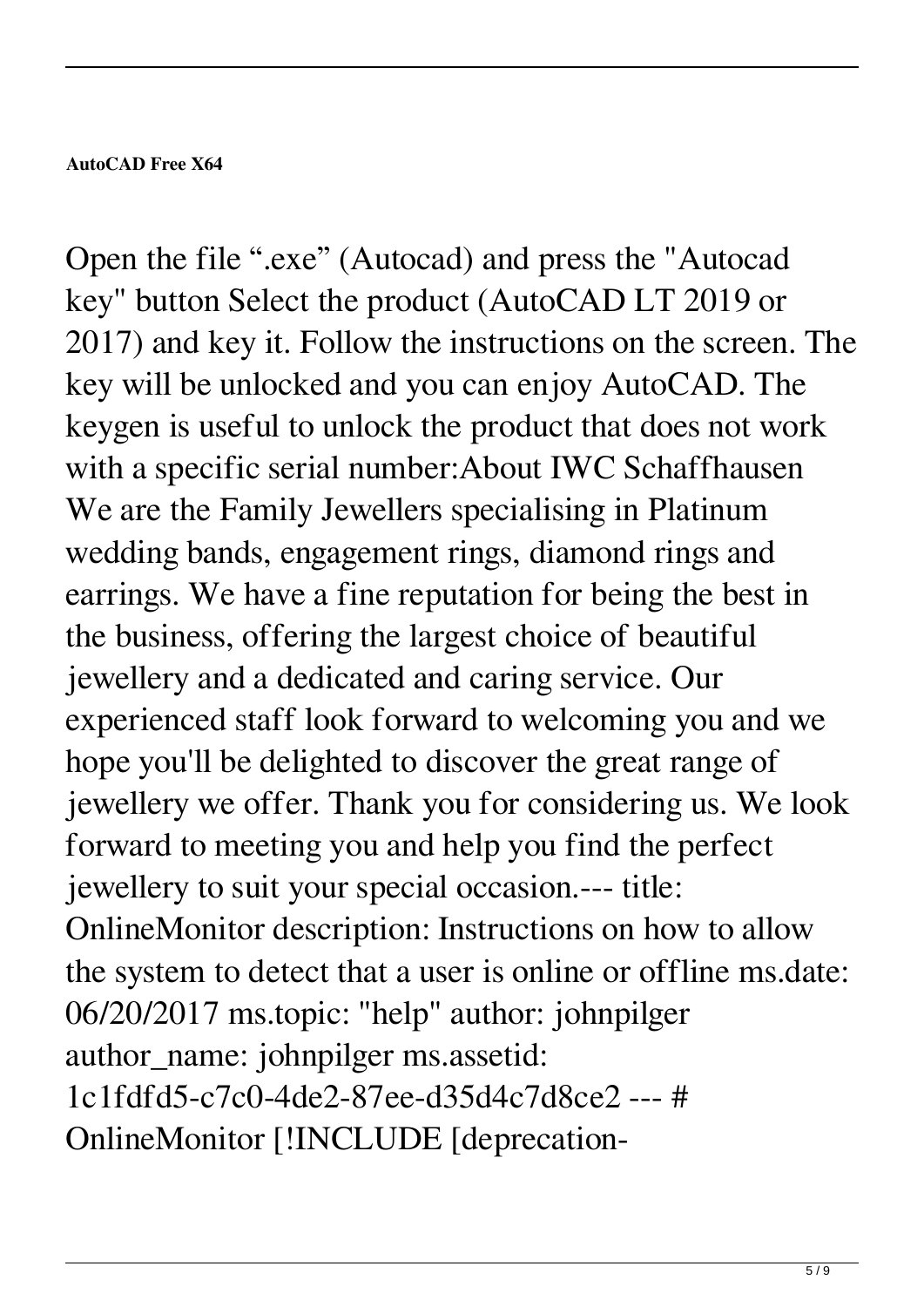note](../../includes/deprecation-note.md)] Describes the online monitor feature. > [!IMPORTANT] > This API has been deprecated. Use [onlineMonitor](/windows/uwp/launc h-resume/online-monitor) instead. ## Windows.Devices.Se nsors.Connectivity.BluetoothLE.OnlineMonitor A representation of the online state of a Bluetooth device. ## Constructors |Name|Description| |- | -| |[OnlineMonitor](/u wp/api/windows.devices.sensors.connectivity.bluetoothle.o nlinemonitor)(object)|Constructs a new OnlineMonitor object.| ## Properties |Property|Description| |- | -| |[State](../../windows.devices.sensors.connectivity.b

**What's New In?**

Predictive drafting: Based on the types of tools and functions you use, the software uses machine learning to learn how you design and what you like. It offers you specific, personalized recommendations and best practices for editing drawings. (video: 2:09 min.) 3D modeling: Make complex 3D models using the modeling functionality in AutoCAD. (video: 1:16 min.) Unified annotation: Import and embed objects, symbols, and annotations into your drawings from across your company. (video: 2:29 min.) Workflows: Easily run multiple, parallel processes at the same time with on-the-fly, optimized workflow and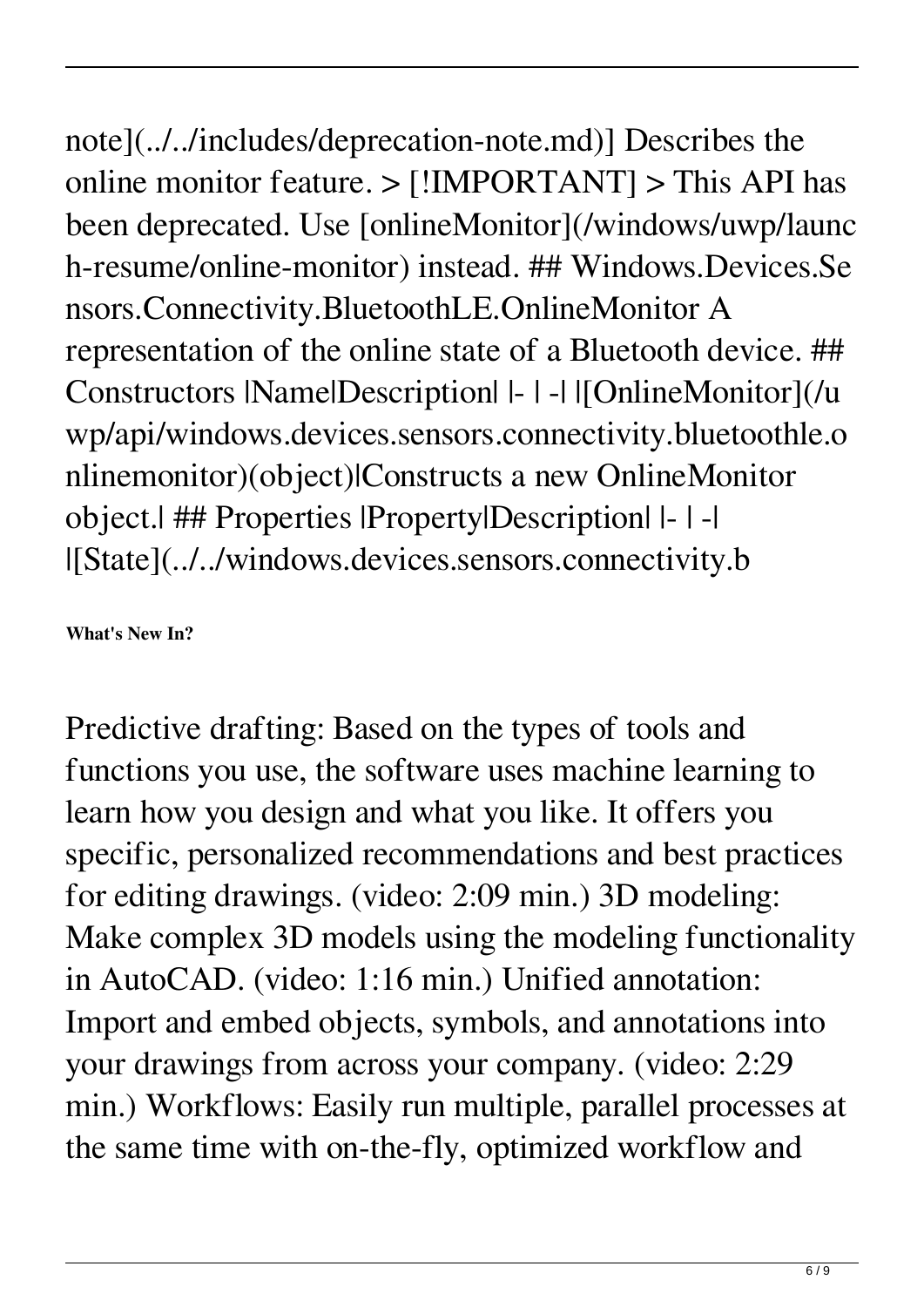## execution of your workflows. (video: 1:14 min.) Drawing

functionality: Discover new features and improvements to the drawing functionality. Dynamically update the drawing when the text is dragged or resized to be at the exact same height as the picture. Draw new objects with one click by creating or copying existing objects. Detect and correct drawing errors using the newly enhanced auto-detect feature. Eliminate the need to go back to your drawing to update text. Simply re-position the text and it will automatically be updated. Make your own custom hyperlinks by modifying existing text. Design and markup reports Report templates to give you a jump-start on paperbased processes, or work with students in a team to efficiently create a report using the new Report Wizard. You can now export your reports to the cloud and share it across your network. Export to PDF and print from the viewer. View reports in other drawing file formats. Automate your workflow using the new Workflows tool. New Erase command with better performance and speed. Subdivision command creates vertices and removes a lot of extra geometry. Create multiple objects in one command. Text function with new algorithm. Find object tool with new algorithm to find objects. Alignment tools with more options. Increased model rendering performance and speed. System Requirements: 32 bit and 64 bit Windows 7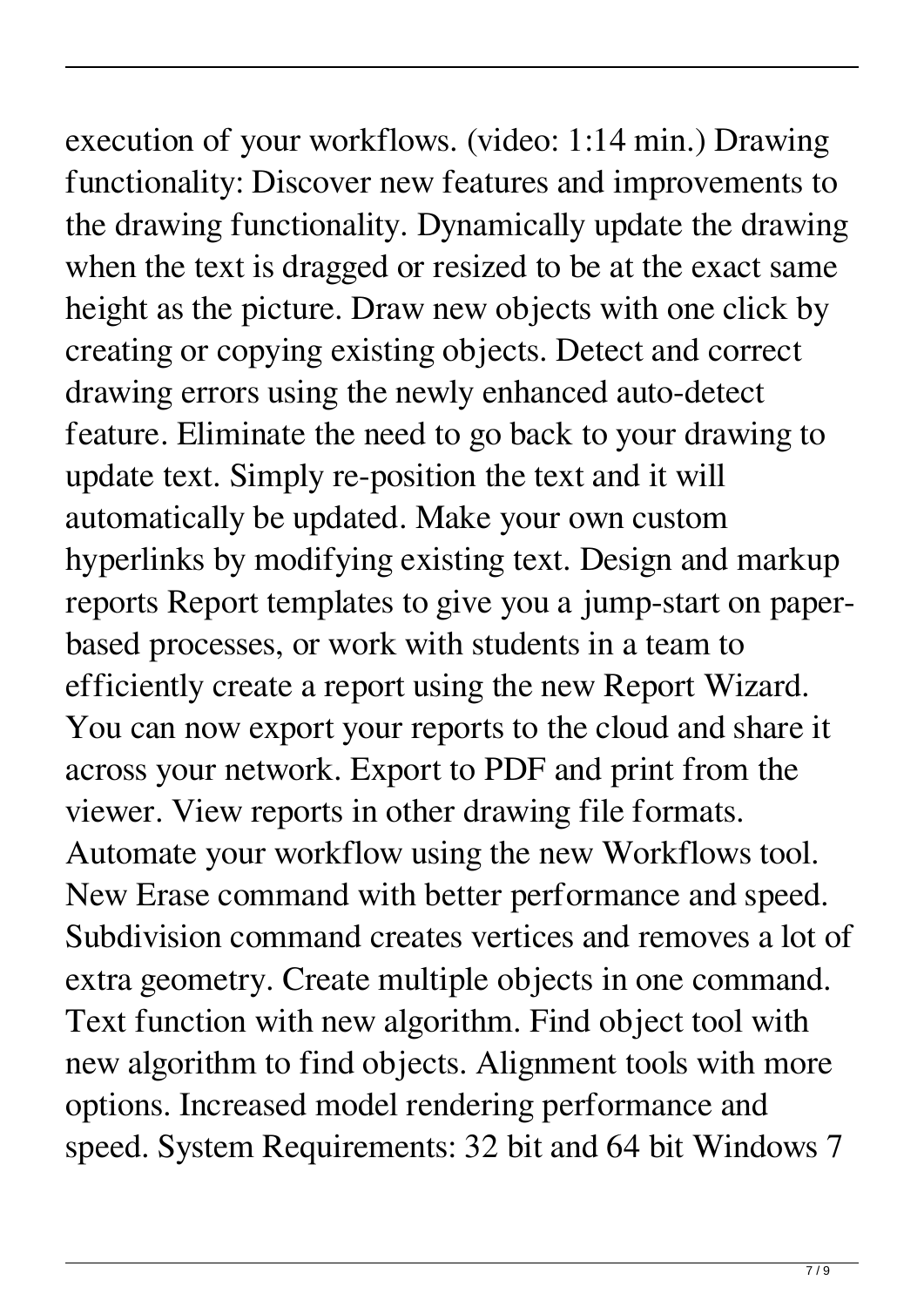or Windows 8 1 gigahertz (1 GHz) 512 MB RAM 1.5 GB hard disk space AutoCAD 2023 Full Offline